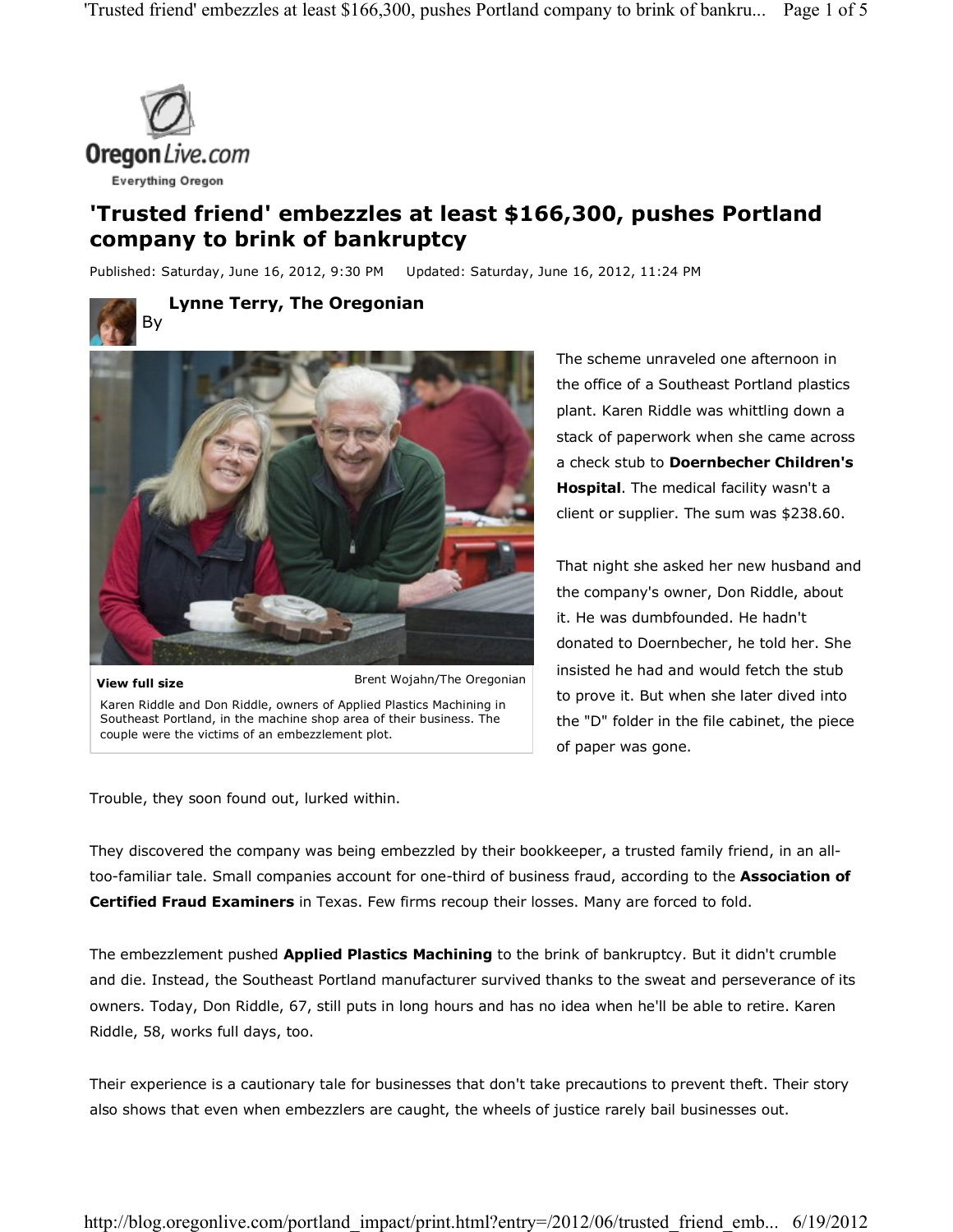Businesses have to do that on their own.

But the theft did bring a silver lining: The Riddles have more love, humor and perspective than they did before they started digging out of the financial hole.

#### **Starting out, building a business**

Don Riddle, who grew up in Southeast Portland, created his own company in 1972 at age 27.

The business, initially a heating and air conditioning company, struggled at first. But by 1977, it was flourishing making parts and other items from plastic.

Riddle's first wife handled the books while he ran the plant. They had five employees in 1990 when they hired Vicky Ackerman to help out in the office.

Ackerman was 20 and a family friend. They had gotten to know her at holiday and other celebrations. She was smart, pretty and fun.

She didn't provide a résumé, and they didn't run a background check.

"In those days, we were so small," Don Riddle said. "We didn't worry too much about that."

A lively presence in the office, Ackerman put her typing and people skills to good use as the company grew, adding customers and employees.

In 1995, Riddle got divorced. He gave Ackerman, who proved to be a competent and well-liked employee, responsibility for the books two years later.

Suddenly, she had a company credit card, check writing duties and authority over the books.

Almost as suddenly, money started disappearing.

#### **Company takes a turn for the worse**

Riddle had no idea that Ackerman was stealing from the company to boost her lifestyle. She swiped cash, wrote checks and used the company card for herself and her family. She paid personal credit card bills, made house payments, bought a fancy motorcycle and a boat. One weekend, she and her husband flew to New York for a Mets game.

## **Small business anti-fraud tips**

Adopt a code of conduct.

Check references and run criminal and personal background checks, looking at education, credit history, employment.

Train employees in fraud prevention.

Get bank statements that show front/backs of checks.

Have one person reconcile bank statements against checks and ledger, another deposit checks, a third do payroll and payables.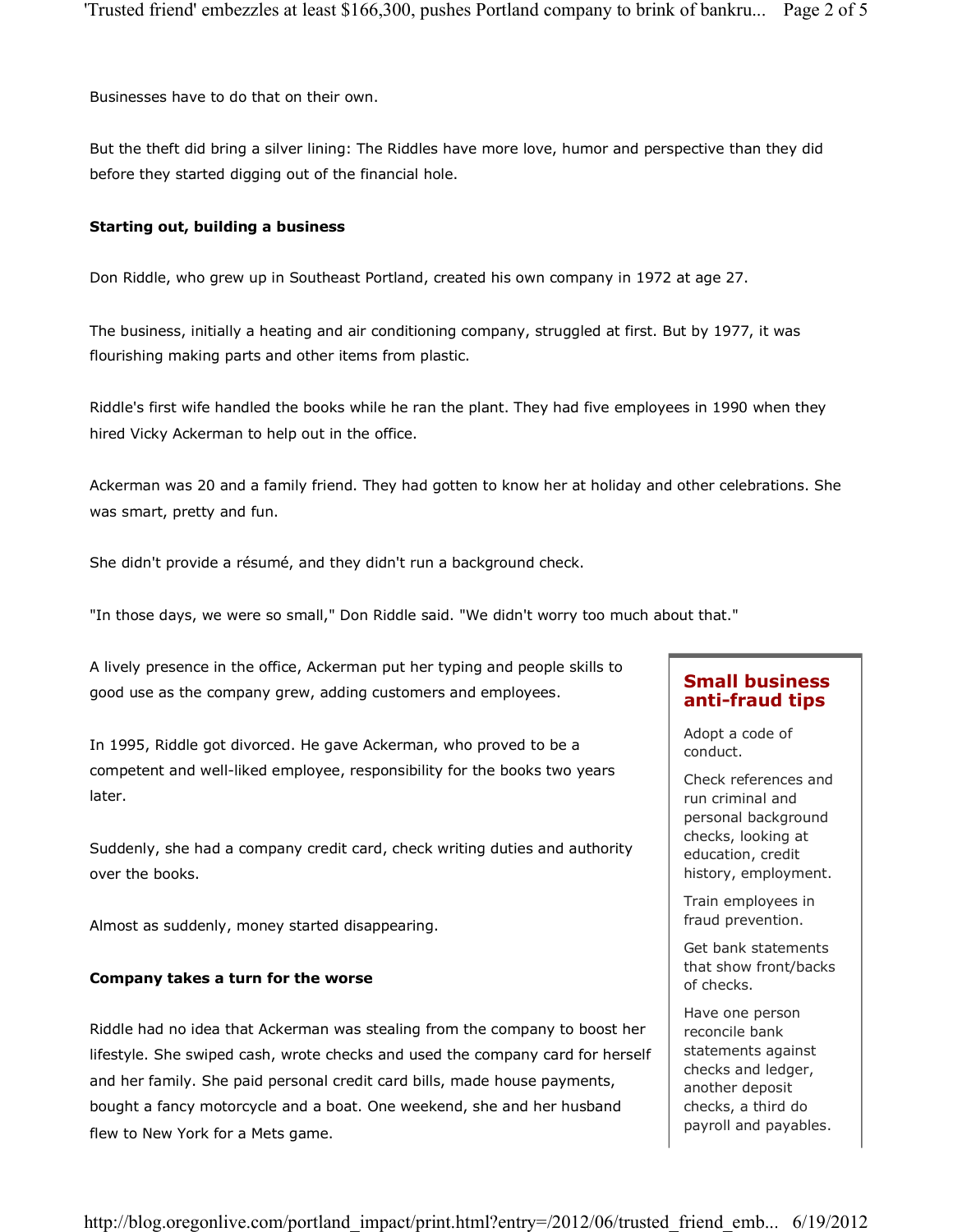As her income rose, the company started to sink, and Riddle couldn't figure out why.

"It seemed to be going swimmingly, then all of a sudden the company started to run short of money," he said.

He figured the company was suffering a growth spurt and that revenue would eventually catch up with expenses. He was also distracted. He'd fallen in love with a pretty, vivacious woman who lived in Eugene.

In 1999 they married, and Karen Riddle moved to Portland with her two boys. Bored with staying home, that summer she volunteered to work in the office.

The reception was glacial. Ackerman didn't give Karen Riddle a chair, making her sit on the floor. She and other office staff played tricks on Riddle, stealing

the time clock and accusing her of taking it. When the check stub to Doernbecher disappeared, Karen Riddle wondered about her sanity.

"You start questioning yourself," she said. "Do I need to see my doctor? Is there something wrong with me?"

She brushed away her self-doubts and decided to investigate. The couple took a QuickBooks class, had an office worker print out the ledger and took it home to study.

They discovered the company was deeply in debt.

They returned to the empty office late that night to retrieve the bank statements. Several checks were missing.

"We were mortified," said Karen Riddle, "but it just verified what we'd been suspecting."

For days, they crept into work at night, gathered packs of checks, took them home, recorded them and returned them to the office to avoid detection as they built their case.

The showdown came in September 2000. One morning they took Ackerman into a room and laid out sticky notes with the numbers of four missing checks in front of her.

Tell us where the money went, they said and left the room.

A half-hour later, Ackerman walked out with her belongings.

Monthly, match checks against payables and payroll.

Monitor cash till.

Limit number of corporate credit cards; set low limits.

Conduct regular audits.

Take questions/problems to certified fraud examiner.

Source: Katherine Heekin, certified fraud examiner; Association of Certified Fraud Examiners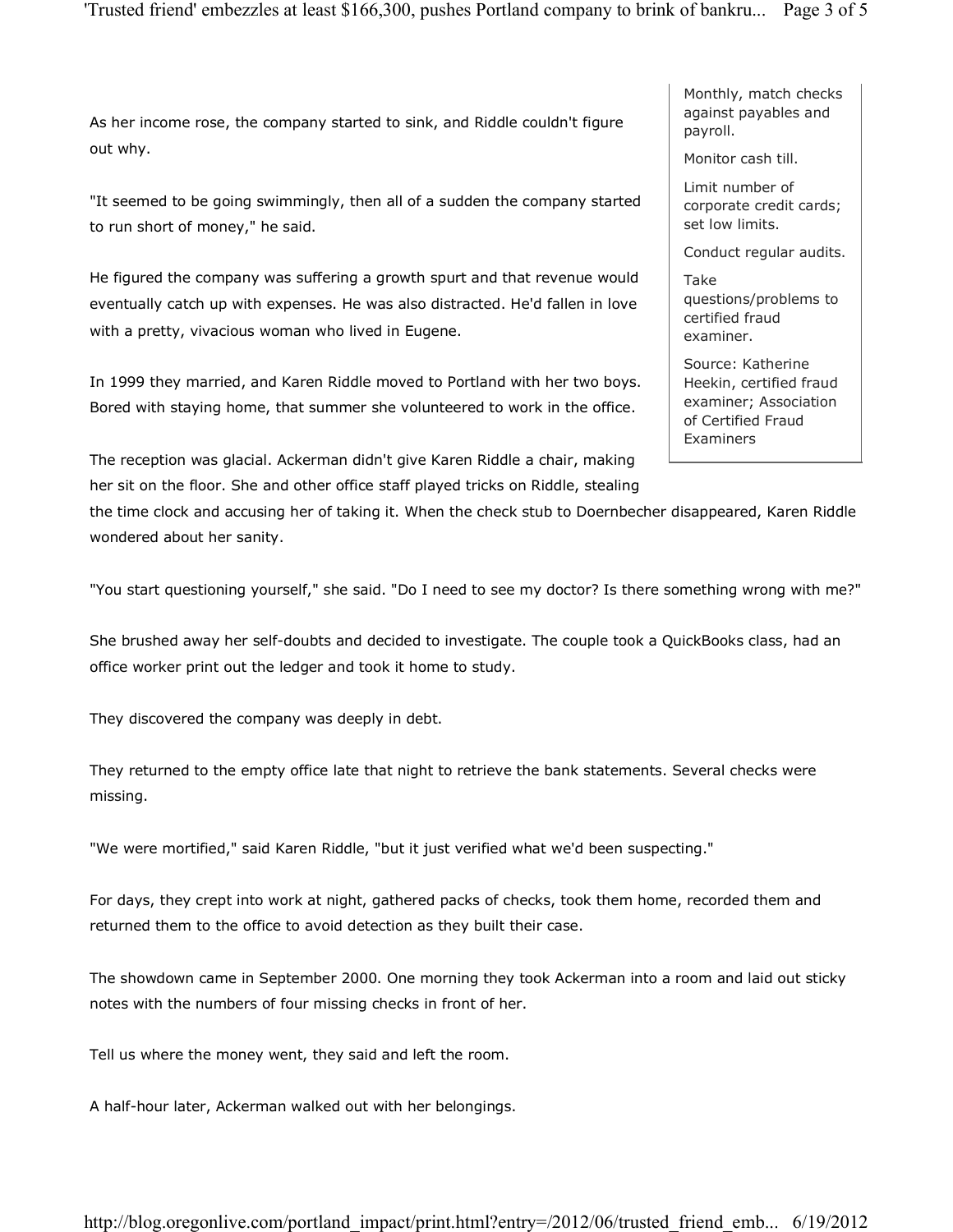The Riddles went to the police. Ackerman was convicted in 2001 of felony theft.

She was sentenced to a year in prison, two years post-prison supervision and restitution of \$166,301.04. Ackerman wrote Don Riddle a letter, saying, "I have completely devastated myself and everyone around me. ... Please know that somehow I will make everything up to you, somehow, someway."

She completed her sentence, and the case was closed but the judgment remains unfulfilled.

Ackerman has paid a total of \$1,080 in restitution.

#### **Climbing out of a hole**

The Riddles went to a bankruptcy attorney, who told them they didn't have enough assets to distribute. They couldn't declare bankruptcy.

They had to work.

For the next three years, they toiled long days to steer the company straight. They wrote to their suppliers, promising they'd be repaid. They laid off staff. They streamlined the business. Karen Riddle did the books, Don Riddle managed the plant.

Check by check, they paid all their debt.

Today, the company is making money again.

But the betrayal still stings. Don Riddle had treated Ackerman like family, even paying for her honeymoon.

As a close friend, she had the perfect profile to embezzle a small company, according to **Katherine Heekin, a Portland-based certified fraud examiner**. Small-business owners have their guard down around trusted employees. They expect them to be loyal. They don't put double-checking procedures in place. They're lax on supervision.

It's also difficult to recover the money, Heekin said: "Typically, it's been spent."

The Riddles have not given up hope. They're keeping a Multnomah County Court judgment against Ackerman alive, just in case she ever shows assets with the state.

The embezzlement taught them hard lessons: Keep the business small. Keep checks in place. Don't give up control.

In some ways, their lives are better. Their long and difficult recovery bonded them as never before.

http://blog.oregonlive.com/portland\_impact/print.html?entry=/2012/06/trusted\_friend\_emb... 6/19/2012